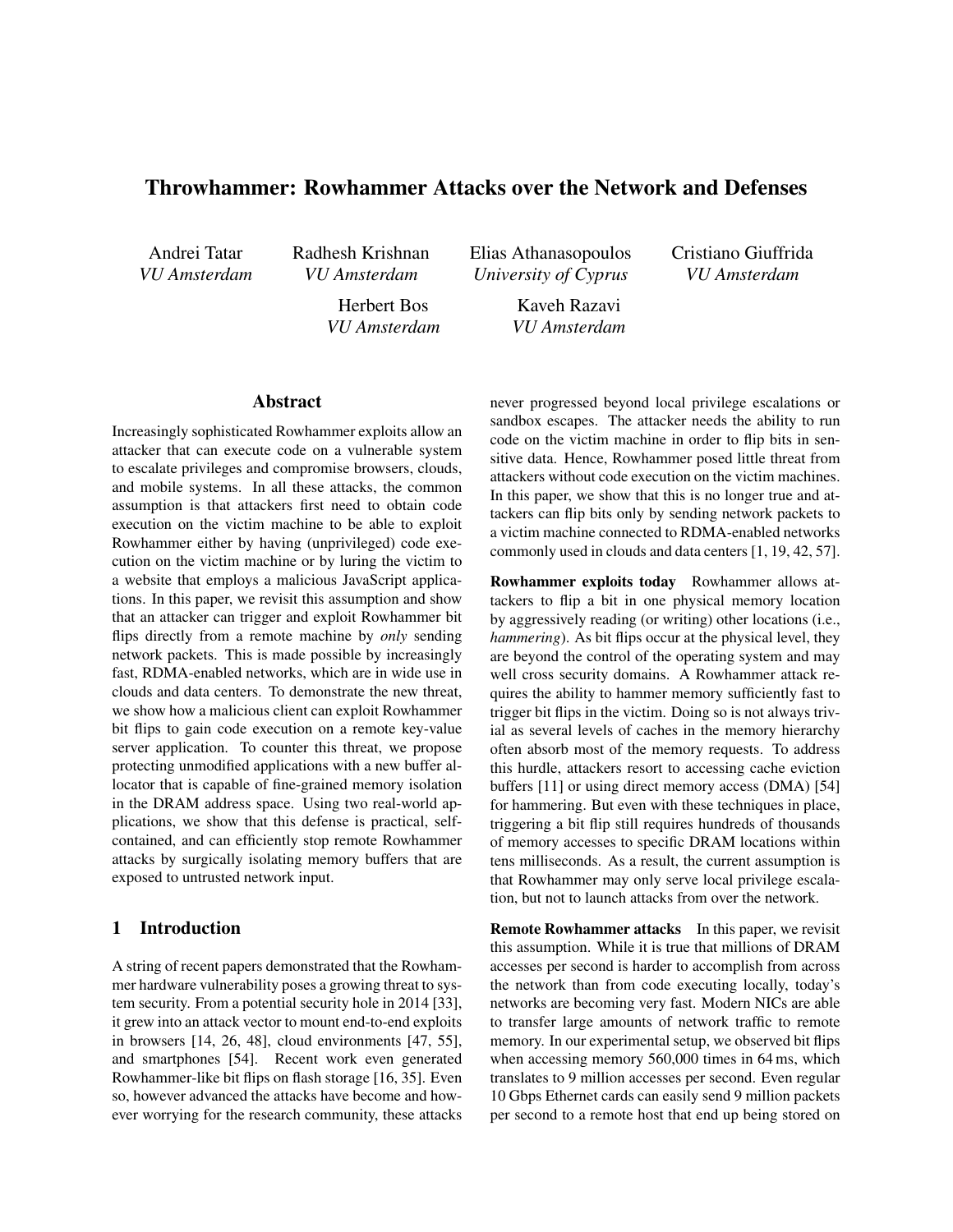the host's memory. Might this be enough for an attacker to effect a Rowhammer attack from across the network? In the remainder of this paper, we demonstrate that this is the case and attackers can use these bit flips induced by network traffic to compromise a *remote server* application. To our knowledge, this is the first reported case of a Rowhammer attack over the network. Specifically, we managed to flip bits remotely using a commodity 10 Gbps network. We rely on the commonly-deployed RDMA technology in clouds and data centers for reading from remote DMA buffers quickly to cause Rowhammer corruptions outside these untrusted buffers. These corruptions allow us to compromise a remote memcached server without relying on any software bug.

Mitigating remote Rowhammer attacks It is unclear whether existing hardware mitigations can protect against these dangerous network attacks. For instance, while clouds and data centers may (and sometimes do) use ECC memory to guard against bit flips, researchers have, from the first paper on Rowhammer [33], warned that ECC may not be sufficient to protect against such attacks. Targeted Row Refresh, specifically designed to address Rowhammer is also shown not to be always effective [38, 54]. Unfortunately, existing software defenses are also unprepared to deal with network attacks: ANVIL [11] relies on performance counters that are not available for DMA, and CATT [15] can only protect the kernel from user-space attacks.

We make the observation that compared to attackers with local code execution, remote attackers can only target memory that is allocated for DMA buffers. Hence, instead of protecting the entire memory, we only need to make sure that these buffers cannot cause bit flips in the rest of the system. Specifically, we show that we can isolate the buffers for fast network communication using a new memory allocation strategy that places CATTlike guard zones around them. These guard zones absorb any attacker-generated bit flips, protecting the rest of the system. Properly implementing this allocation strategy is not trivial: the guard zones need to be placed in the DRAM address space to effectively absorb the bit flips. Unfortunately, the DRAM address space is *not* mapped consecutively in the physical address-space, unlike what is assumed in all the existing defenses [15, 11]. Memory controllers use complex functions to translate a physical address into a DRAM address. We therefore present a new allocator, called ALIS (ALlocations ISolated), which uses a novel approach to translate between physical address-space and DRAM address-space and safely allocates the DMA buffers and their guard zones. Since we need only protect a limited number of DMA buffers, doing so is cheap in terms of performance and memory overhead as we show using microbenchmarks and two real-world applications.

Contributions We make the following contributions:

- We describe Throwhammer, the first Rowhammer profiling tool that scans a host over the network for bit flips. We evaluate Throwhammer using different configurations (i.e., different link speeds and DIMMs). We then show how an attacker can use these bit flips to exploit a remote memcached server.
- We design and implement ALIS, a new allocator for safe allocation of network buffers. We show that ALIS correctly finds guard rows at the DRAM address space level, provided an address mapping that satisfies certain prerequisites. Furthermore, we show that ALIS is compatible with existing software. We further evaluate ALIS using microbenchmarks and real-world applications to show that it incurs negligible performance and memory overhead.

**Outline** We provide background information about our work in §2 and describe our threat model in §3. In §4, we report on the first Rowhammer bit flips induced over the network and we discuss how an attacker can exploit them using a real-world application in §5. We then discuss the design and implementation of ALIS in §6, showcase two applications that use it in  $\S$ 7, and evaluate it in  $\S$ 8. We then discuss related work in §9 and conclude in §10.

# 2 Background

With software becoming increasingly more difficult due to a variety of defenses deployed in practice [36, 51, 52, 10, 27, 23], security researchers have started exploring new directions for exploitation. For example, CPU caches can be abused to leak information [56, 18, 44, 24, 34, 39] or wide-spread reliability issues in hardware [33, 17] can be abused to compromise software [26, 48, 54]. These attacks require code execution on the victim machine. In this paper, we show for the first time that this requirement is not strictly necessary, and it is possible to trigger reliability issues in DRAM by merely sending network packets. We provide necessary background on DRAM and its unreliabilities and high-speed networks that expose them remotely.

### 2.1 Unreliable DRAM

DRAM Organization The basic unit of storage in DRAM is cell made out of a capacitor used to hold the value of a single bit of information. Since capacitors leak charge over time, the memory controller should frequently (typically every 64 ms) recharge them in order to maintain the stored values, a process known as *refreshing*. DRAM cells are ganged together to form what is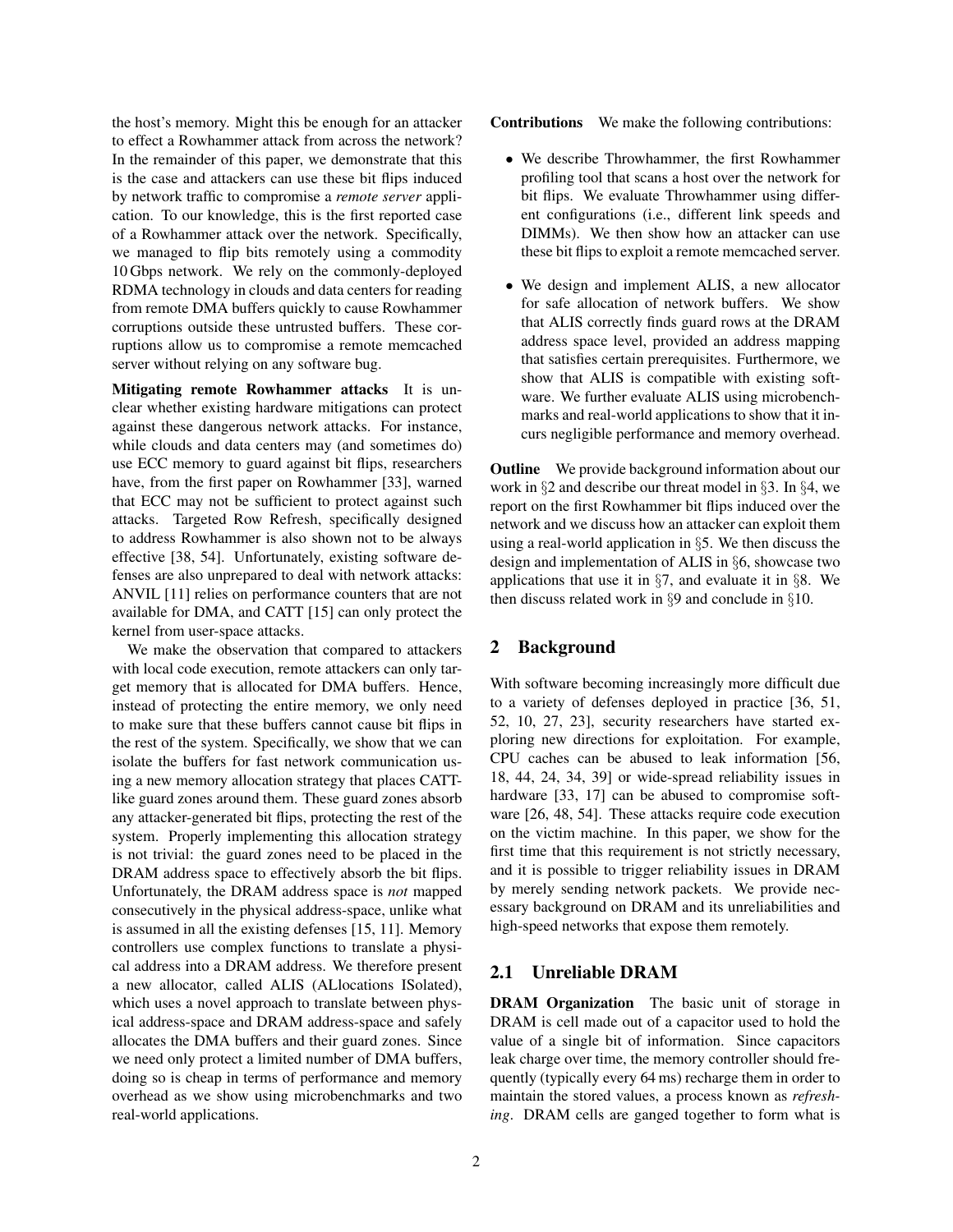

Figure 1: Trends in network performance and Rowhammer.

known as a *row* (typically 1024 columns wide). Whenever a row is accessed the contents of that particular row are put on a special buffer, called *row buffer*, and the row is said to be activated. Once access is finished, the activated row is written (i.e., recharged) with the contents of the row buffer. Multiple rows along with a row buffer are stacked together to form a *bank*. There are multiple banks on a DRAM integrated circuit (IC). Mutiple DRAM ICs are laid out to for a DRAM *rank*. The DRAM chips are accessed in parallel when reading a memory word. For example, with a DIMM that has 8 bit wide ICs, eight ICs are accessed in parallel to form a 64 bit memory word.

DRAM addressing Addressing a memory word within a DRAM rank is done by the system memory controller using three addresses: bank, row and column. Further parallelism can be added by having two ranks on a single memory module (DIMM), adding multiple DIMMs on the same memory bus (also known as *channel*), and providing multiple independent memory channels. Hence, to address a specific word of memory, the memory controller uses a <channel, DIMM, rank, bank, row, column> hextuple. This hextuple, which we call a *DRAM address* is constructed from the physical memory address bits using formulas which are either documented [9] or have been (partially) reverse engineered [45]. An important take-away here is that contiguous physical address space is not necessarily contiguous in the DRAM address space where Rowhammer bit flips happen. This information is important when developing our defense discussed in §6.

Rowhammer As DRAM chips become denser, the charge used for each capacitor to denote the two bit states is reduced. A reduced charge level increases the possibility of errors. Kim et al. [33] show that intentionally activating a row many times in a short duration (i.e., Rowhammering) can cause the charge in the capacitors to leak in close-by rows. If this happens fast enough, before the memory controller can refresh the adjacent rows, this charge leakage passes a certain threshold and as a result bits in these adjacent, or *victim*, rows will flip. To exploit these flips, the attackers need to first find bit flips in interesting offsets within a memory page and then force the system to store sensitive information on that memory page. For instance, the first known exploit by Seaborn [48] finds a memory page with a bit flip that can affect page table entries. It then frees that memory page and sprays the system with page table pages. The hope is that the page that is now freed is used by a page table page and the bit flip causes the page table entry to point to another page table page, effectively giving the attacker control over all of physical memory. Similarly, Rowhammer.js [26], Drammer [54] and Xiao et al. [55] target page table pages but focus on browser, mobile and cloud environments respectively. Other attacks target cryptographic keys [47] or JavaScript objects [14].

#### 2.2 Fast Networks

Figure 1 shows the evolution of network performance over time. Since 2010, the trend follows an exponential increase in the amount of available network bandwidth. This is putting a lot of pressure on other components of the system, namely the CPU and the memory subsystem, and has forced systems engineers to rethink their software stack in order to make use of all this bandwidth [21, 22, 30, 31, 40, 41].

Figure 1 also shows that DIMMs with the Rowhammer vulnerability have been produced since 2010 and their production continues to date [54, 37]. As we will show in §4, we observed bit flips with capacities available in 10 Gbps or faster networks, suggesting that already back in 2010, Rowhammer was exploitable over the network.

While faster than 10 Gbps networks are very common natively in data centers [42, 57, 49], even today's clouds offer high-speed networking. Amazon EC2 provides VMs with 20 Gbps connectivity [2] and Microsoft Azure provides VMs with 56 Gbps [1]. As we will soon show 10 Gbps networks already make remote bit flips a dangerous threat to regular users today.

Remote DMA To achieve high-performance networking, some systems entirely remove the interruptions and expensive privilege switching from the fast path and deliver network packets directly to the applications [12, 28, 46]. Such approaches often resort to polling in order to guarantee high-performance, wasting CPU cycles that are becoming more precious as Moore's law stagnates and the available network bandwidth per core increases.

To reduce the load on the CPU, networking equipments include the possibility for Remote Direct Memory Access (RDMA). Figure 2 compares what happens when a client application sends a packet in a normal network compared to one with RDMA support. Without RDMA, the client machine's CPU first needs to copy the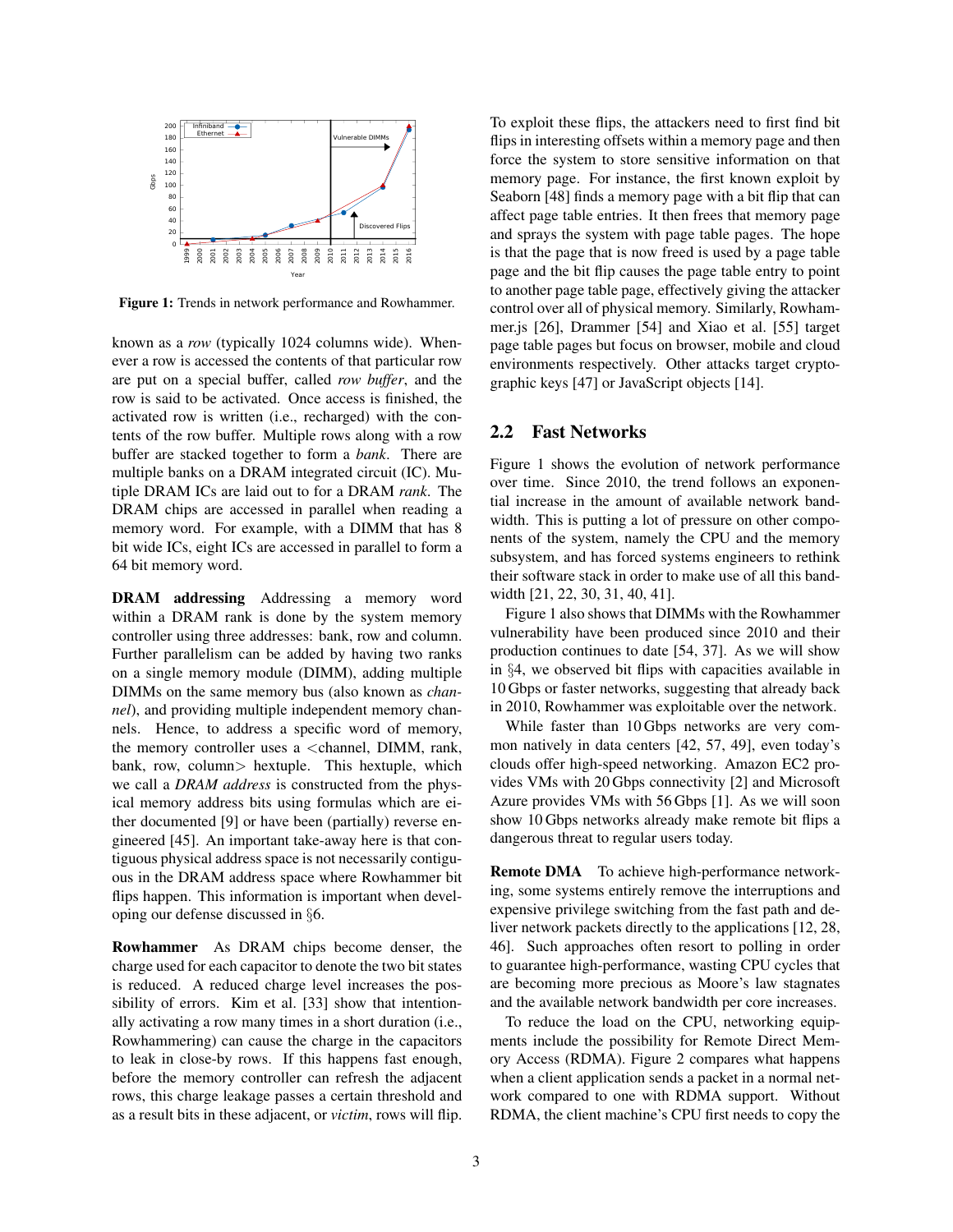

Figure 2: RDMA allows zero-copy network communication.

packet's content (e.g., an HTTP request) from an application buffer to a DMA buffer. The client machine's operating system then signals the NIC that the packet is ready for network transfer. The NIC then reads the packet using DMA and sends it over the wire. On the server side, the server's NIC receives the packet from the wire and copies it to a DMA buffer that is pre-configured to the NIC. It then signals the server's CPU that a packet has arrived. The CPU then copies the packet's content to the server application's buffer.

With RDMA, there is no need to involve the CPU on both client and server for packet transfer. The server and client applications both configure DMA buffers to the NIC through interfaces that are provided by the operating system. When the client application wants to send a packet to a server application, it directly writes it to its buffer. It then signals its NIC that the packet is ready for transfer. The NIC then sends the packet over the wire. On the server side, the NIC receives the packet and directly writes it to the buffer that has previously been configured by the server application. The server application can then be notified that a new packet has arrived or it can poll its own buffer. RDMA can boost existing protocols such as NFS [43] and new applications can use its functionalities to achieve better performance. Examples include databases [40], distributed hash tables and in-memory key-value stores [21, 22, 30, 31, 41].

RDMA's prevalence Data centers and cloud providers such as Google [42] and Microsoft [1, 57, 19] use RDMA to improve the performance of their clusters. Microsoft very recently announced RDMA support for SMB file sharing in the workstation edition of Windows [4], suggesting RDMA-enabled networks are spreading into the workstation market. Cloud providers are already selling virtual machines with RDMA support. For example, Microsoft Azure [3] and ProfitBricks [7] provide offerings with high-speed RDMA networks.

# 3 Threat Model

We consider attackers that generate and send legitimate traffic through a high-speed network to a target server. A common example is a client that sends requests to a cloud or data center machine that runs a server application. We assume that the target machine is vulnerable to Rowhammer bit flips [55, 47]. We further assume that the target system benefits from IOMMU protection. With IOMMU, the server's NIC is not allowed to write to memory pages that are not part of the pre-configured DMA areas by the server application. The end goal of the attacker is to bypass RDMA's security model by modifying bits outside of memory areas that are registered for DMA in order to compromise the system.

### 4 Bit Flipping with Network Packets

To investigate the possibility of triggering bit flips over the network, we built the first Rowhammer test tool that scans for bit flips by repeatedly sending or receiving packets to/from a remote machine, called Throwhammer. Throwhammer is implemented using 1831 lines of C code and runs entirely in user-space without requiring any special privileges. We will make this tool available so that interested parties can check for remote bit flips.

#### 4.1 Throwhammer's Implementation

Throwhammer makes use of RDMA capabilities for transferring packets efficiently. Throwhammer has two components: a server and a client process running on two nodes connected via an RDMA network. On the server side, we allocate a large virtually-contiguous buffer and configure it as a DMA buffer to the NIC. We set all bits to one when checking for one-to-zero bit flips and do the reverse when checking for zero-to-one bit flips.

On the client side, we repeatedly ask the server's NIC to send us packets with data from various offsets within this buffer. Given the remote nature of our attack, we cannot make any assumption on the physical addresses that map our target DMA buffers and cannot rely on side channels for inferring this information [25]. Fortunately, on the server side, the Linux kernel automatically turns the memory backing our RDMA buffer into huge pages with its khugepaged daemon. This allows us to perform double-sided Rowhammer similar to Rowhammer.js [26] and Flip Feng Shui [47]. Periodically, we check the entire buffer at the server for bit flips.

To make the best possible use of the network capacity, we spawn multiple threads in Throwhammer. At each round, two *aggressor* addresses are chosen and all the threads send/receive packets that read from these two addresses for a pre-defined number of times. We make no effort in synchronization between these threads, so multiple network packets may hit the row buffer. While we leave potential optimizations for selecting aggressor addresses more carefully and better synchronization to fu-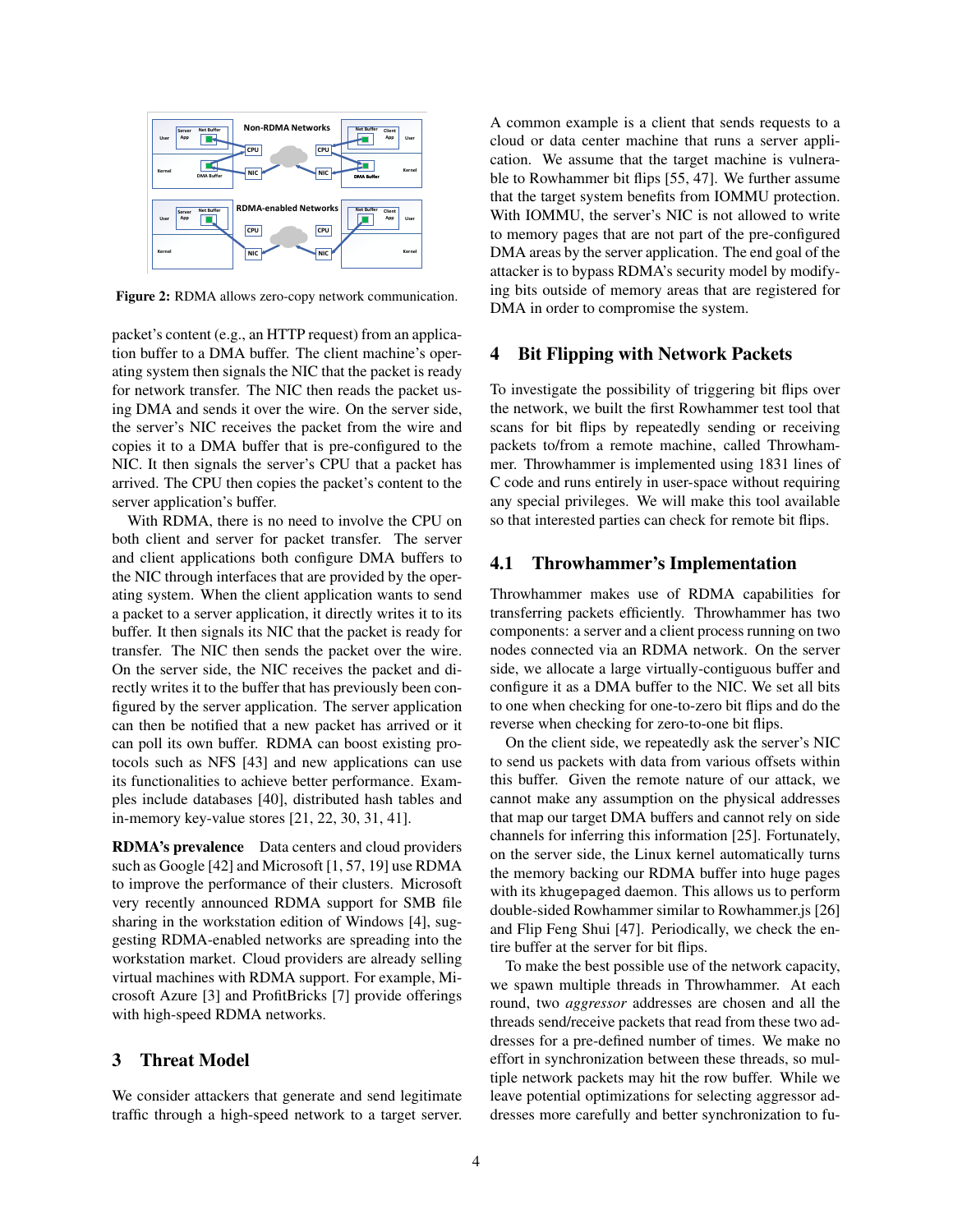

Figure 3: Number of unique Rowhammer bit flips over time using two sets of DIMMs over a 40 Gbps Ethernet network.

ture work, we show that Throwhammer already can trigger bit flips in 10 Gbps networks and above.

# 4.2 Results

Testbed We use two machines each with 8-core Haswell i7-4790 processors connected using Mellanox ConnectX-4 single port NICs as our evaluation testbed. Note that these cards are already old: at the time of this paper's submission, two newer generations of these cards (ConnectX-5 and ConnectX-6) are available, but we show that it is already possible to trigger bit flips with our older generation cards. We experiment with different DIMMs and varying network performance.

DIMMs We chose two pairs of DDR3 DIMMs configured in dual-channel mode, one from Hynix and one from Corsair. These DIMMs already show bit flips when we run the open source Rowhammer test [5]. We configured our NICs in 40 Gbps mode and ran Throwhammer for 30 minutes. Figure 3 shows the number of unique bit flips as a function of time over these two sets of DIMMs on the server *triggered by transmitting packets*. We could flip 464 unique bits on the Hynix DIMMs and 185 unique bits on the Corsair DIMMs in 30 minutes. While these bit flips are already enough for exploitation, we believe that it is possible to trigger many more bit flips with a more optimized version of Throwhammer.

Network performance To understand how the network performance affects bit flips, we used the Hynix modules. We first configured our NICs in 10 Gbps Ethernet which can be saturateed with 2 threads. We then configured our NICs in 40 Gbps Ethernet which can be saturated with 10 threads. The number of bit flips depends on the number of packets that we can send over the network (i.e., how many times we force a row to open) rather than the available bandwidth. For example, to trigger a bit flip that happens by reading 300,000 times from each aggressor address in the refresh window of 64 ms locally, in perfect conditions (e.g., proper synchronization) we need to be able to transmit  $\frac{1000}{64} \times 300,000 \times 2 = 9.375$  million packets per second (pps). Unfortunately our NICs do not



Figure 4: Number of unique Rowhammer bit flips on Hynix DIMMs over time using different network configurations.

provide an option to reduce the bandwidth (or pps for that matter) in between 40 Gbps and 10 Gbps. We can however use fewer threads to emulate what the number of bit flips in networks that provide a bandwidth between 10 Gbps and 40 Gbps (e.g., Amazon EC2 [2]). We measure the pps for each configuration and use it to extrapolate the network bandwidth. Figure 4 shows the number of unique bit flips in different configurations as a function of time. With 10 Gbps, we managed to trigger one bit flip after 700.7 seconds, showing that commodity networks found in companies or university LANs are fast enough for triggering bit flips by transmitting network packets. Starting with faster networks than 10 Gbps, Throwhammer can trigger many more bit flips during the 30 minutes window. Again, we believe a more optimized version of Throwhammer can potentially generate more bit flips, especially on 10 Gbps networks.

#### 5 Exploiting Bit Flips over the Network

We now discuss how one can exploit remote bit flips caused by accessing RDMA buffers quickly. The exploitation is similar to local Rowhammer exploits: the attacker needs to force the system to store sensitive data in vulnerable memory locations before triggering Rowhammer to corrupt the data in order to compromise the system. We exemplify this by building an end-to-end exploit against RDMA-memcached, a key-value store with RDMA support [29].

#### 5.1 Memcached architecture

Memcached, a key-value store, implements its own memory pool to improve performance and to reduce memory fragmentation. It uses memory slabs of various sizes; the smallest slab class size is of 96 bytes which is the smallest unit of allocation for memcached. Memory allocated to memcached is broken up (by default) into 1 MB sized pages and then assigned into slab classes as necessary.

Memcached supports various operations: GET, SET, UPDATE, DELETE, etc. To store a key-value item on the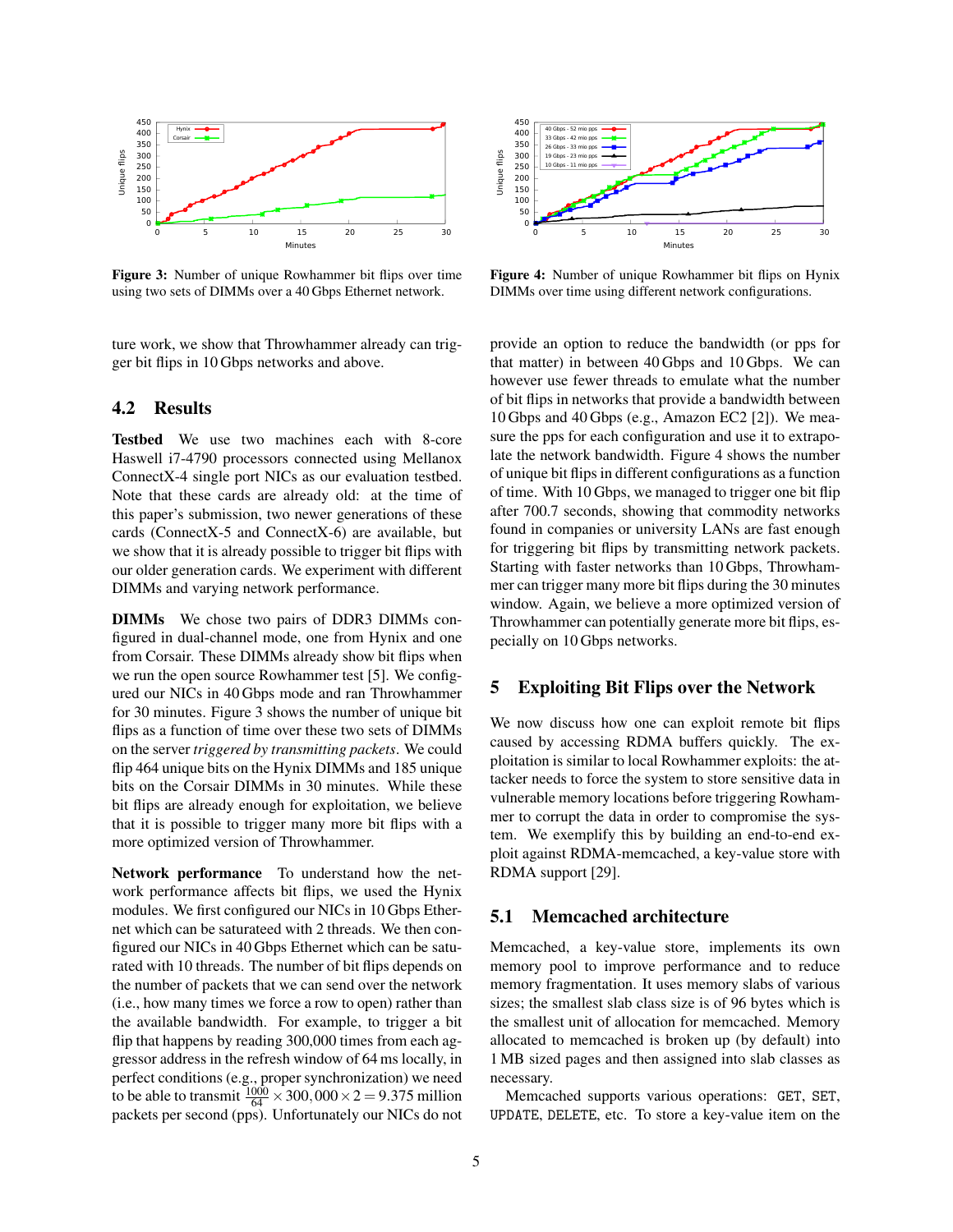

Figure 5: Memcached Exploit.

memcached server, the client sends a SET request providing a key/value pair. Upon receiving the SET command, the server generates the hash of the key. The hash is used in a hashtable for fast lookups during a GET command (among others). In case of a hash collision, memcached uses a linked list to find the correct item. The main data structure used for storing key/value items is called struct\_stritem. Figure 5a shows the struct\_stritem which is 96 bytes long, the smallest unit of allocation in memcached. The first 54 bytes are used to store some pointers about the object and the remaining space is used to store the key, the flag, and the data. The struct\_stritem elements are chained together using two linked lists. A first doubly linked list (LRU, identified by the next and prev pointers) is traversed when freeing unused items in a least-recentlyused fashion. A second singly linked list (hash chain, identified by the h\_next pointer) is traversed when looking up items which happen to have the same key hash. Another field of interest is the size of the value which is also stored in the item header (nbytes).

## 5.2 Exploiting memcached

The attack progresses in three steps. In the first step, we search for bit flips using GET requests. Once we find an exploitable bit flip, we perform memory massaging [47] to land a target struct\_stritem on the memory location with a bit flip. In the last step, we corrupt the hash chain to make our target object point to a counterfeit object that we encode inside a valid object. Our counterfeit object provides us with arbitrary read/write through GET and UPDATE requests. We describe each of the steps in more detail next.

Finding exploitable bit flips We spray the entire available memory with 1 MB sized key-value items with values made out of binary value one (when looking for 1 to 0 bit flips). Filling up all the available memory makes sure that some key-value items eventually border on the initial 16 MB RDMA buffers. Our experiments show that this is always the case. The attacker now remotely hammers the initial 16 MB RDMA buffers to trigger bit flips in the pages that belong to the adjacent rows where some of the 1 MB objects are now stored. After that, the attacker reads back the items with GET requests to find out which bit offsets have been corrupted. The question we need to answer is: what offsets are exploitable?

We target to corrupt the hash chain of the struct\_stritem item (i.e., the h\_next pointer). As shown in Figure 5b, this allows us to pivot the h\_next pointer to a counterfeit object that we encode inside a legitimate object — similar to Dedup Est Machina [14]. Assuming we can reuse a 1 MB object for smaller objects, we have to see which size class we should pick for our target objects so that one the objects' h\_next pointer lands on a memory location with a bit flip. We do this analysis for every bit flip to see whether we can find a suitable size class for exploitation.

There are two challenges that we need to overcome for this strategy to work: first, we need to be able to chain many struct\_stritem objects together and second, we need to force memcached to reuse memory backing the 1 MB object with an exploitable bit flip for smaller objects with the right size for corrupting their h\_next pointer. We discuss how we overcome these challenges next.

Memory massaging To craft many memcached items, in such a way that the hash of the key is always the same. Items with colliding keys make sure that the h\_next pointer always points to the next object that we store. Memcached uses 32 bit version of the Murmur3 hash function on the key to find the slot in hashtable. This hash function is not cryptographically secure and we could easily generate millions of keys that generate the same hash. This addresses the first challenge.

The simplest way to address the second challenge, is to issue a DELETE request on the target 1 MB object. We previously calculated the exact size class that would allow us to land an h\_next pointer on a location with bit flip. We can reassign the memory used by the deleted 1 MB object to the slab cache of the target object's size class using the slabs reassign command from the memcached client. Note that even if memcached were to disable slabs reassign, we can easily trigger the reuse by just creating many objects of the target size. The LRU juggler component in the memcached watches for free chunks in a slab class and upon finding a free 1 MB chunk, it reassigns it into the global page pool that will be reused for our target objects.

While it is possible to deterministically reuse 1 MB objects after an exploitable bit flip in a complete implementation of RDMA-memcached, the current version of RDMA-memcached does not support DELETE or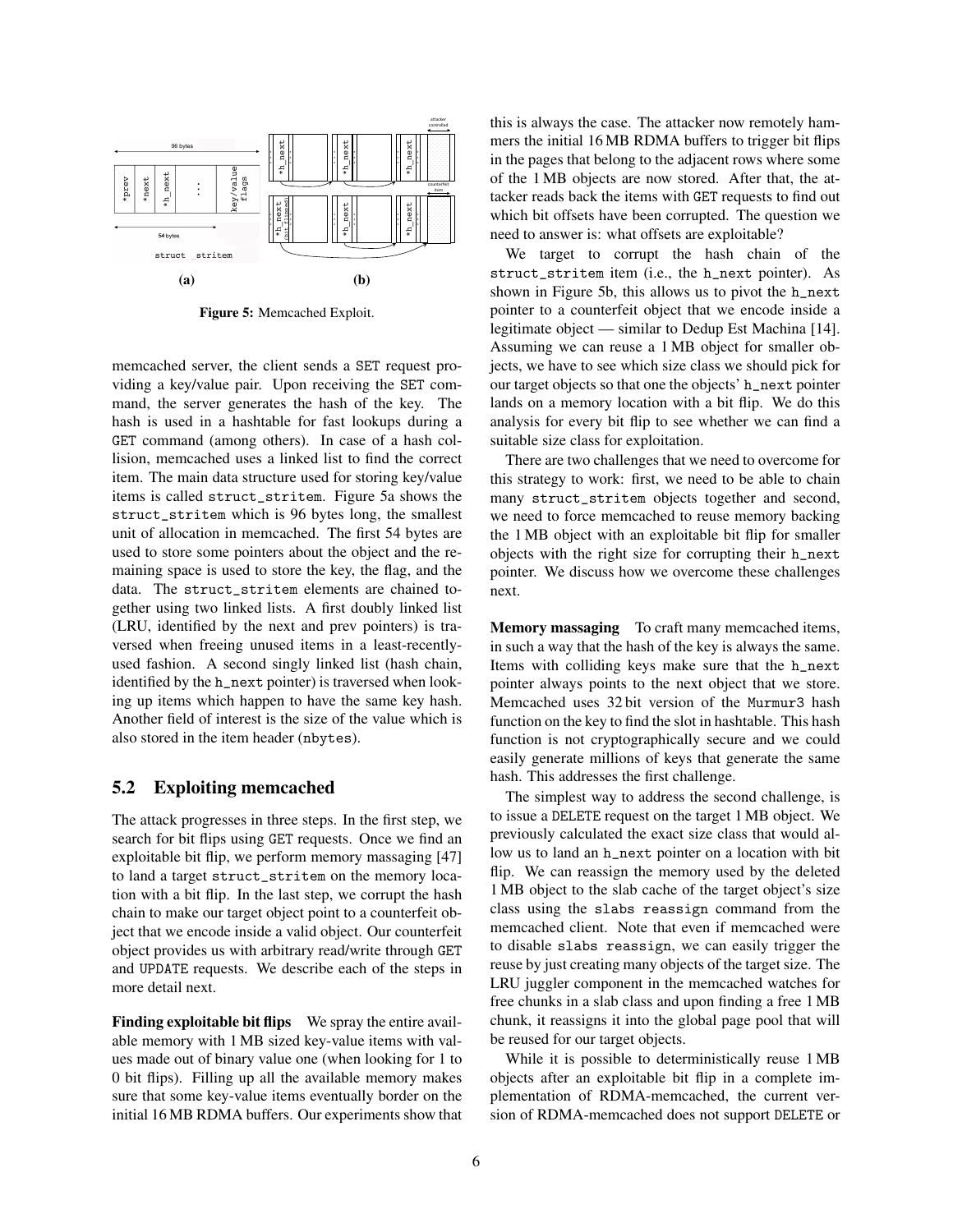slabs reassign. In these cases, we can simply spray the memory with objects with a size that maximizes the of probability of corrupting the h\_next pointer. We later report on the success rate of both attacks.

Corrupting the target object Once we land our target object on the desired location in memory, we re-trigger the bit flip by transmitting packets to the RDMA buffers. This causes the corruption of the target object's h\_next pointer. With the right corruption, the pointer will now point inside another object that we control. By encoding a counterfeit header inside that object and controlling its size, we can achieve an arbitrary read/write primitive.

Results For the deterministic attack, we can successfully exploit 1.17% of 0 to 1 and 1.15% of 1 to 0 all possible bit flips. On the Hynix DIMMs, it takes us 5.1 minutes to find an exploitable bit flip and on the Corsair DIMMs it takes us 19.2 minutes to find an exploitable bit flip. With the non-deterministic attack, the best size class for spraying is objects of size 384 bytes with 0.2% of the 0 to 1 bit flips resulting in a successful exploitation and 0.5% of them resulting in a crash. The results are similar with 1 to 0 bit flips.

#### 6 Isolated Memory Allocation with ALIS

We now present an effective technique for defending against remote Rowhammer attacks using DRAM-aware allocation of network buffers. We first briefly discuss the main intuition behind our allocator, ALIS, before describing the associated challenges. We then show how ALIS overcomes these challenges for arbitrary physicalto-DRAM address mappings.

# 6.1 Challenges of Finding Adjacent Rows

The main idea behind ALIS is simple: given that Rowhammer bit flips happen in victim rows adjacent to aggressor rows, we need to make sure that all accessible rows in an isolated buffer are separated from the rest of system memory by at least one *guard row* used to absorb said bit flips. The implementation of this idea, however, is not simple because finding all possible victim rows along with their neighbors is not straightforward.

Given that Rowhammer bit flips happen on the DRAM ICs, ALIS should isolate rows in the DRAM address space. Remember from §2.1 that the DRAM address space is defined using the <channel, DIMM, rank, bank, row, column> hextuple. We use the term *row* to refer to memory locations addressed by <channel, DIMM, rank, bank, row,  $\ast$  >, where channel, DIMM, rank, bank and row are all fixed values. Given a singular row R at DRAM address  $\langle C, D, Ra, B, R, * \rangle$  to be isolated, our aim is to allocate all DRAM addresses <C, D, Ra, B, R -

1,  $\ast$  > and < C, D, Ra, B, R + 1,  $\ast$  > (i.e., rows R - 1 and  $R + 1$ ) as guard.

A common assumption made by both Rowhammer attacks [11, 54, 47, 55, 14] and defenses [11, 15] is that rows sharing the same row address (i.e.,  $\lt^*, *$ , \*, \*, row, \*> memory locations) are contiguously mapped in physical memory. That is to say, while accessing physical memory addresses in an ascending order, the memory controller would activate the same numbered row across all its available banks, ranks, DIMMs and channels before moving on to the next. This assumption, however, does not hold for most real-world settings, since memory controllers have considerable freedom in translating physical addresses to DRAM addresses. One such example is presented in Figure 6a, which shows physical-to-DRAM address translation on an AMD CPU with 4 GB of single-rank memory [9]. Another example is shown in Figure 6b, with a non-linear physical address space to DRAM address space translation on an Intel Haswell CPU with dual-channel, dual-ranked memory with rankmirroring enabled [50]. As a result, existing attacks can become much more effective in finding bit flips if they take the translation between physical and DRAM address spaces into account. Similarly, current defenses only protect against bit flips caused by existing attacks that do not take this translation into account.

A correct solution must therefore be conservative in its assumptions about physical to DRAM address translation. In particular, we cannot assume that the contents of a DRAM row will be mapped to a contiguous area of physical memory. Similarly, we cannot assume that a physical page frame will be mapped to a single DRAM row. As an example of the latter, Figure 6c shows the physical to DRAM address space translation on an AMD CPU with channel interleaving enabled [9] (each block representing 256 bytes).

## 6.2 Design

We now discuss how ALIS addresses these challenges. We define the *row group* of a page to be the set of rows that page maps onto. Similarly, the *page group* of a row is the set of pages with portions mapped to that row. In addition, in the context of a user-space process, we say a page is allocated if it is mapped by the system's MMU into its virtual address space. Likewise, we say a row is *full* if all pages in its page group are allocated, and *partial* if only a strict subset of these are allocated. If no page is allocated we call a row *empty*.

ALIS requires a physical to DRAM address mapping that satisfies the following condition: any two pages of an arbitrary row's page group have identical row groups themselves. If this condition holds, we can prove the following two properties: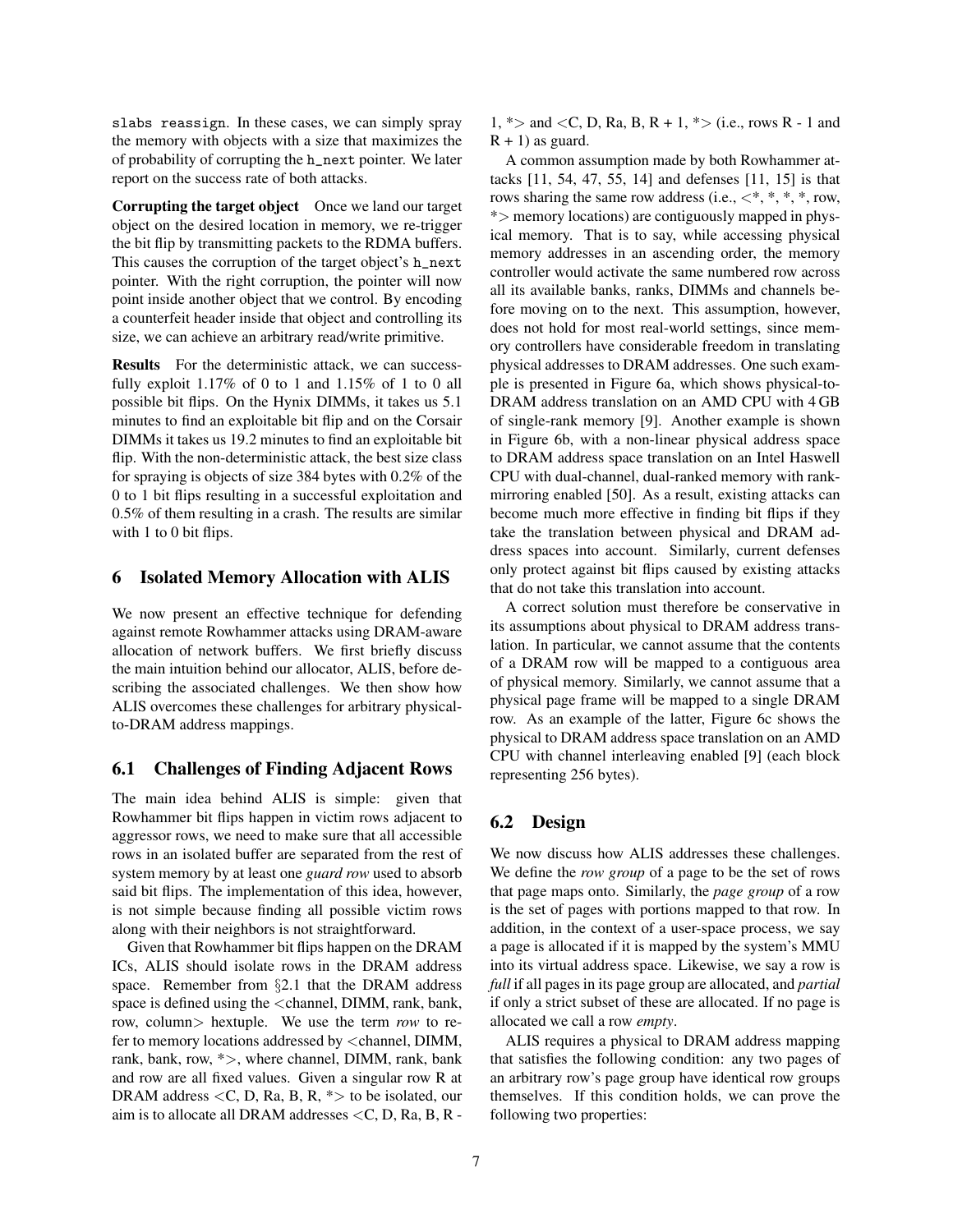

Figure 6: Examples of nonlinear DRAM address mappings taken from real systems [9, 45, 50].

(1) Enumeration property: To list all rows accessible by owning pages in a page group, it is sufficient to list any such page's row group.

(2) Fullness property: Rows that share page groups have the same allocation status — a row is full, partial or empty if and only if all rows in its pages' row group are respectively full, partial or empty.

For the interested reader we present a formal description of these properties, along with sufficiency criteria and proof that they hold for common architectures in [6].

Assuming a mapping where these properties hold, we now discuss how ALIS security allocates isolated RDMA buffers.

## 6.3 Allocation Algorithm

*Preparatory Steps.* Initially, ALIS reserves a buffer and *locks* it in memory, so that any virtual memory mappings are not changed through the course of allocation or usage. Subsequently, ALIS translates the physical pages that back the reserved buffer into to their respective DRAM addresses. Translating from physical addresses to DRAM addresses is performed using mapping functions available through manufacturer documentation [9] or previously reverse-engineered [45].At the end of this step we have a complete view of the allocated buffer in DRAM address space.

*Pass 1: Marking.* ALIS iterates through the rows of the buffer in DRAM address order and marks all (allocated) pages of a row as follows: Partially allocated rows have their pages marked as UNSAFE. Completely allocated (i.e. full) rows preceded or followed by a partially allocated or empty row are marked EDGE. Due to the fullness property we can be certain that any partial row groups have their pages marked UNSAFE at the first occurrence of one of its members in the enumeration. We can therefore be certain that a row, once concluded safe, will not be marked otherwise later. In addition, the enumeration property guarantees that if an edge row is found later in the pass, such as block 4 in Figure 6b, previous rows containing the same pages will be correctly "backmarked" as EDGE.

*Pass 2: Gathering.* ALIS now makes a second pass over the DRAM rows, searching for contiguous *row blocks* of unmarked pages, bordered on each side by rows with marked EDGE. We add each of these row blocks to a list while marking all their pages as USED. At the end of this step we have a complete list of all *guardable* memory areas immediately available for allocation. Note these row blocks are isolated from each other and all other system memory by a padding of at least one guard row.

*Pass 3: Pruning.* In this final cleanup pass, ALIS iterates through allocated pages, unmapping and returning to the OS pages that aren't marked as USED, freeing up any non-essential memory reserved and locked by the previous steps.

*Reservation and Mapping.* ALIS can now use the data structure obtained in the previous steps to allocate isolated buffers using one or more row blocks. Applications can map the (physical) pages in these buffers into the virtual address space at desired locations to satisfy the allocation request.

# 6.4 Implementation

We have implemented ALIS on top of Linux as a userspace library using 2518 lines of C code. ALIS reserves memory by mapping a file descriptor associated with anonymous shared memory (i.e., a memfd on Linux). The reserved area is locked using the mlock system call. ALIS uses the /proc/self/pagemap interface [32], to translate the buffer's virtual addresses to physical addresses. Finally, ALIS maps particular page frames into the process' virtual address space using the mmap system call by providing specific offsets into the memfd to specific virtual addresses using the MAP FIXED flag. These mechanisms allow ALIS to seamlessly replace memory allocation routines used by applications with an isolated version. ALIS supports translation between the physical address space to the DRAM address space for the mem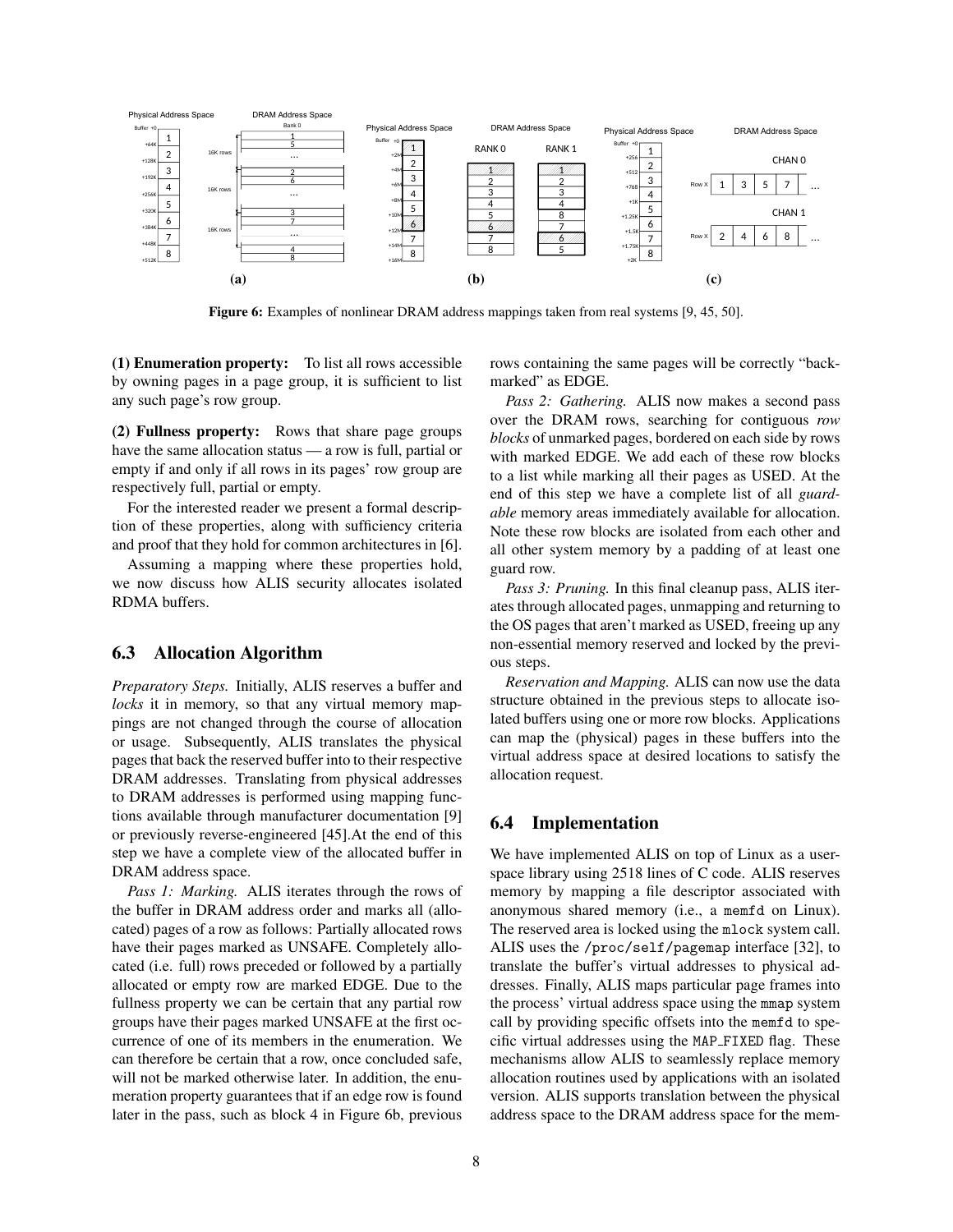ory controller of all major CPU architectures.

#### 7 Protecting Applications with ALIS

In this section, we show how we used ALIS to protect two popular applications that provide distributed keyvalue services, namely memcached [29] and HERD [31] against remote Rowhammer attacks. One key observation is that there are a few different ways to allocate space for the RDMA buffer. Since we are interested in isolating the memory used as the RDMA buffer for containing RDMA bit flips, it is crucial to understand the way each application manages memory for its RDMA buffers. Our allocator is capable of handling common cases such as when the memory is allocated with mmap or posix\_memalign while it can be extended to support additional constructs. We now discuss the specifics of the applications which we tried with our custom allocator. We evaluate the performance of both systems when deployed using our custom allocator in §8.2.

# 7.1 Memcached

Many large-scale Internet services use DRAM-based key-value caches like memcached. In principle, memcached serves as a cache in front of a regular database which implements the back-end of the application. Memcached with RDMA support [29] provides lower latency and higher throughput compared to the original memcached. This is done by introducing traditional RDMA-enabled set and get APIs. Given that memcached is a popular application, exploitable bit flips caused over the network as we discussed in §5 can affect many users.

RDMA-memcahced is not open-source. We hence reverse engineered its binary to discover that it uses posix\_memalign for allocating the RDMA buffers. Total size of these RDMA-buffers is approximately 5 MB. Unfortunately, instead of using the standard libcprovided posix\_memalign, memcached-rdma uses its own statically-linked implementation. We hence needed to perform a simple binary instrumentation to instead jump to our implementation of posix\_memalign which allocates isolated buffers.

# 7.2 HERD

HERD [31] is a key-value store that leverages RDMA to deliver low latency and high throughput. Unlike similar systems, HERD has been designed with RDMA in mind. The system offers clean RDMA primitives, and heavily relies on RDMA to reduce round-trip times, reduce latency, and maximize throughput. As a case-study, HERD is ideal, since simply turning RDMA off is not an option; the system is primarily designed around the concept of RDMA. Thus, if anyone needs to take advantage of the performance of HERD, they additionally need to secure its RDMA buffer, otherwise its users run the security risks of remote Rowhammer attacks.

HERD initially allocates a shared-memory area using shmget. This area is initialized and prepared to be eventually used as an RDMA buffer and is hence registered to an RDMA-capable NIC. The size of this area is 6 MB. This area is mapped to the multi-threaded worker process, using POSIX shmget mechanism. Each worker thread periodically polls the shared region for a new request in a round-robin fashion. HERD clients utilize a GET/PUT interface to place requests in the allocated area using one-sided RDMA writes. Upon receiving a new request the worker thread updates local data structures and sends back the result using RDMA two-sided send.

As mentioned, HERD's initializer process uses shmget to allocate the RDMA buffer and share it with its worker process. While we could extend ALIS to support shmget, instead we opted to declare a global variable in HERD's initializer process to store allocated the RDMA buffer address and pass it to the worker process. This required modifying 10 lines of code in HERD.

### 8 Evaluation

We use the same testbed that we used in §4 for our evaluation. Firstly we made sure ALIS was indeed protecting our system from bit flips. We modified Throwhammer's client to allocate isolated RDMA buffers using ALIS. Hammering remotely for extended periods of time with different strategies did not generate any bit flips outside the RDMA buffers unlike previously, thus enforcing the RDMA security model as discussed in §2.2.

We now evaluate in detail the memory overhead and performance impact of protecting applications.

#### 8.1 Allocation Overhead

To calculate the overhead of ALIS, we wrote a simple test application that allocates an isolated buffer of a given size and reports how long it took for the allocation to succeed. Note that in most cases, we only pay this (modest) overhead once at initialization of the target application. Given that ALIS pools these allocations, in cases where an application re-allocates these buffers (e.g., [43, 8]), the subsequent allocations of the same size will be fast. We also collected statistics from our allocator in terms of the number of extra pages that we needed to allocate for guard rows.

Configurations We experimented with all possible configurations including multiple DRAM modules,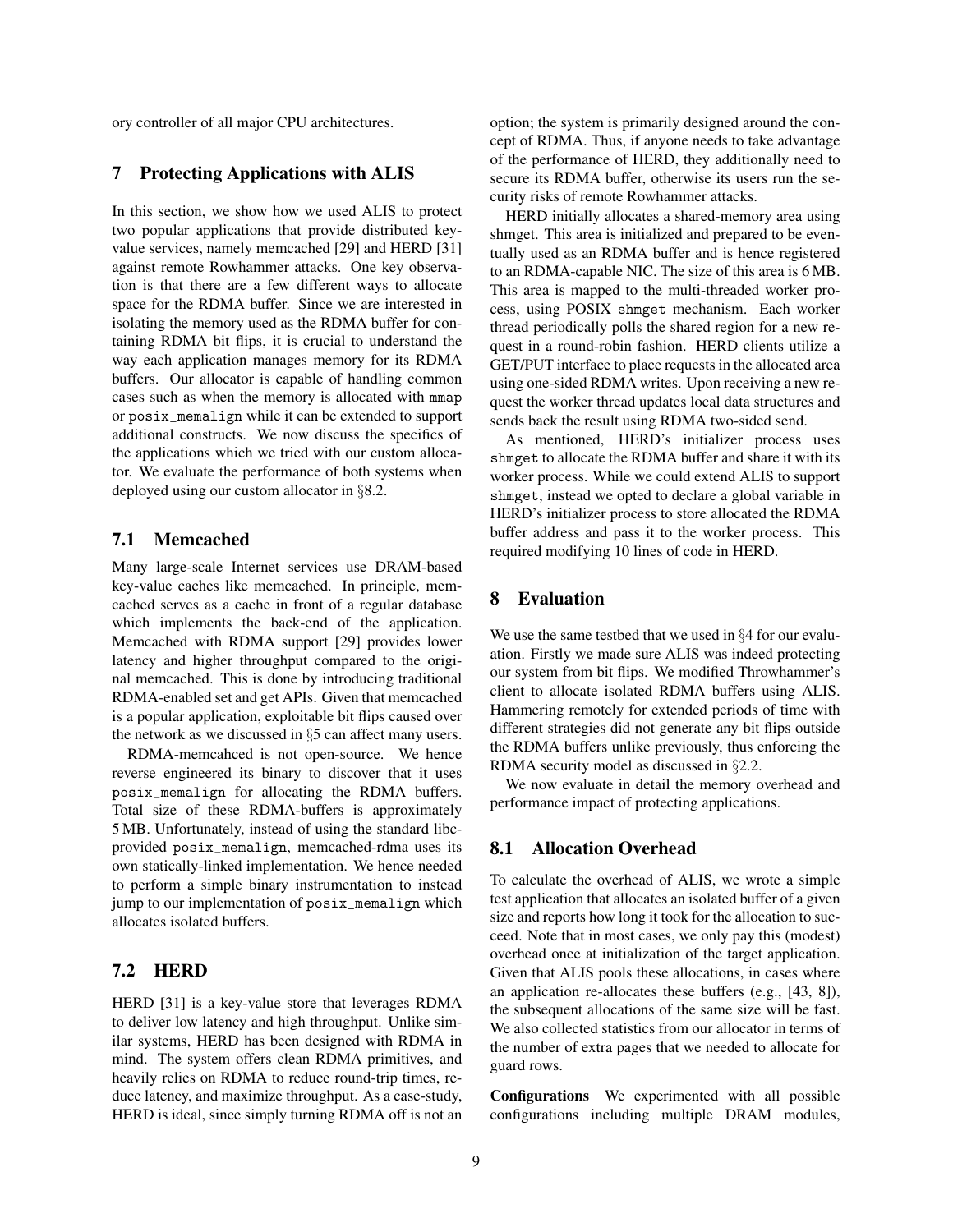

Figure 7: The allocation time and memory overhead of isolating RDMA buffers of various sizes in different configurations.

channels, and ranks. We assume that up to half of the memory can be used for RDMA buffers, but nothing stops us from increasing this limit (e.g., 80%). We run each measurement 5 times and report the mean value.

Figure 7 shows two general expected trends in all configurations: 1. the allocation time increases as we request a larger allocation due to the required extra computation, 2. the amount of extra memory that our allocator needs for guard rows increases only modestly as we allocate larger safe buffers. In fact, the relative overhead becomes much smaller as we allocate larger buffers.

We also make a number of other observations: 1. the size of installed memory does not affect the allocation performance (Figure 7a vs. Figure 7c), 2. increasing the number of ranks and channels increases the allocation time. 3. The number of ranks increases the allocation time more than the number of channels (Figure 7a vs. Figure 7b and Figure 7c vs. Figure 7d). Given that column address bits splice the DRAM address space into finer chunks than the channel bits, our allocator requires more computation to find safe memory pages when rank mirroring is active.

In general, allocating larger buffers slightly increases the amount of memory required for isolating the buffers given that our allocator stitches multiple safe *blocks* together to satisfy the requested size. Interestingly, as we allocate more memory, the allocator requires fewer areas and in some cases, this reduces the amount of memory required for guard rows (Figure 7a and Figure 7b).

# 8.2 RDMA Performance

We now report on the performance implications of using ALIS on RDMA-memcached and HERD (§7). We use the same testbed that we used in our remote bit flip study



Figure 8: Secured memcached performance.

 $(\S4)$  and use the benchmarks provided by the applications. The benchmark included in RDMA-memcached measures the latency of SET and GET requests with varying value sizes. Figure 8 shows that our custom allocator only introduces negligible performance overhead in memcached-rdma. This is expected because ALIS only introduces a small overhead during initialization.

The benchmark included with HERD reports the throughput of HERD in terms of number of requests per second. Our measurements show that isolating RDMA buffers in HERD reduces the performance by 0.4% which is negligible. The original HERD paper [31] achieves the throughput of 26 million requests per second by using multiple client machines and a server machine with two processors. The authors of HERD verified that our throughput baseline is expected with our testbed. Hence, we conclude that ALIS does not incur any runtime overhead while isolating RDMA buffers.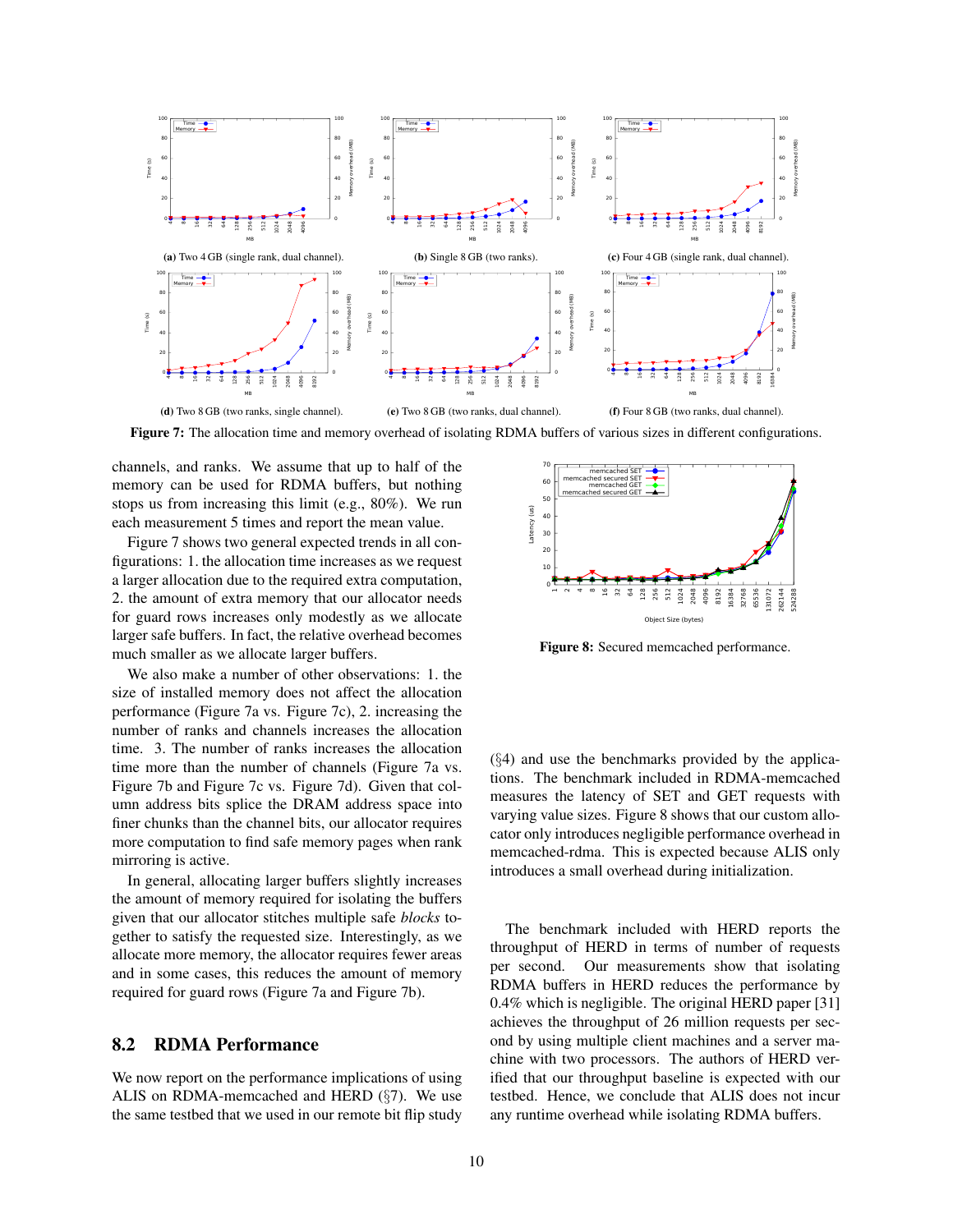# 9 Related work

# 9.1 Attacks

Rowhammer was initially conceived in 2014 when researchers experimentally demonstrated that flipping bits in DDR3 for x86 processors by just accessing other parts of memory is possible [33]. Since then, many researchers have delivered techniques for reliably flipping bits that affect critical information. For instance, researchers have managed to flip bits that affect page tables for privilege escalation [48]. Later it became clear that adversaries can flip bits through the browser in JavaScript [14, 26] and across virtual machine boundaries [13, 47, 55] for targeting page tables or cryptographic keys. Rowhammer attacks can further target other architectures than x86, such as ARM in mobile devices [54]. There have also been reports of bit flips on DDR4 modules [54, 38].

In all of these instances, the key concept is to orchestrate an attack that promotes *hammering* to an actual exploit. For this, the attacker needs to find a way to trigger the right bit flips that can alter the critical information (page tables, cryptographic keys, etc.), and thus affect the security of the system. All these cases assume that the attacker has local code execution. In this paper, we showed how an adversary can induce bit flips by merely sending network packets.

#### 9.2 Defenses

Although we have plenty of advanced attacks exploiting bit flips, defenses are still behind. We stress here that for some of the aforementioned attacks that affect real products, vendors often disable software features. Linux kernel disabled unprivileged access to pagemap [32] in response to Seaborn's attack [48], Microsoft disabled deduplication [20] in response to the Dedup Est Machina attack [14] and Google disabled the ION contiguous heap [53] in response to the Drammer attack [54]. A similar reaction to the attack outlined in this paper could be potentially disabling RDMA, which (a) in not realistic, and (b) does not solve the problem entirely. Therefore, we presented ALIS, a custom allocator that isolates a vulnerable RDMA buffer (and can in principle isolate any vulnerable to hammering buffer in memory). ALIS is quite practical, since, compared to other proposals [11, 15], is completely implemented in user-space without modification to the software that ALIS protects and without requiring special hardware features.

More precisely, concurrent work, CATT [15] can only protect kernel memory against Rowhammer attacks. We showed, however, that it is possible to target user applications with Rowhammer *over the network*. Furthermore, CATT requires kernel modification which introduce deployment issues (especially in the case of data centers). In particular, it applies a static partitioning between memory used by the kernel and the user-space. The kernel, however, often needs to move physical memory between different zones depending on the currently executing workload. In comparison, our proposed allocator is flexible, does not require modification to the kernel, and unlike CATT, can safely allocate memory by taking the physical to DRAM address space translation into account.

Another software-based solution, ANVIL [11] also lacks the translation information for implementing a proper protection. It relies on Intel's performance monitoring unit (PMU) that can capture precisely which physical addresses cause many cache misses. By accessing the neighboring rows of these physical addresses, ANVIL manually recharges victim rows to avoid bits to flip. An improved version of ANVIL with proper physical to DRAM translation can be an ideal software defense against remote Rowhammer attacks. Unfortunately, Intel's PMU (or AMD's) does not capture precise address information when memory accesses bypass the cache through DMA. Hence, our allocator can provide the necessary protection for remote DMA attacks (or even local DMA attacks [54]) while processor vendors extend the capabilities of their PMUs.

## 10 Conclusion

Thus far, Rowhammer has been commonly perceived as a dangerous hardware bug that allows attackers capable of executing code on a machine to escalate their privileges. In this paper, we have shown that Rowhammer is much more dangerous and also allows for remote attacks in practical settings. We show that even at relatively modest network speeds of 10 Gbps, it is possible to flip bits in a victim machine from across the network. In our experiments, we used RDMA-enabled NICs, but it is not unlikely that the same can be achieved without RDMA, since the rate at which such NICs can access memory is sufficiently fast for Rowhammer. Moreover, history has shown that attacks only gets better. Remote Rowhammer attacks place different demands on both the attackers and the defenders. Specifically, attackers should look for new ways to massage memory in a remote system. Meanwhile, defenders can no longer prevent Rowhammer by banning local execution of untrusted code. We showed how an attacker can exploit remote bit flips in memcached to exemplify a remote Rowhammer attack. We further presented a novel defense mechanism that physically isolates the RDMA buffers from the rest of the system. Thus, while it may be hard to prevent Rowhammer bit flips altogether without wide-scale hardware upgrades, it is possible to contain their damage in software.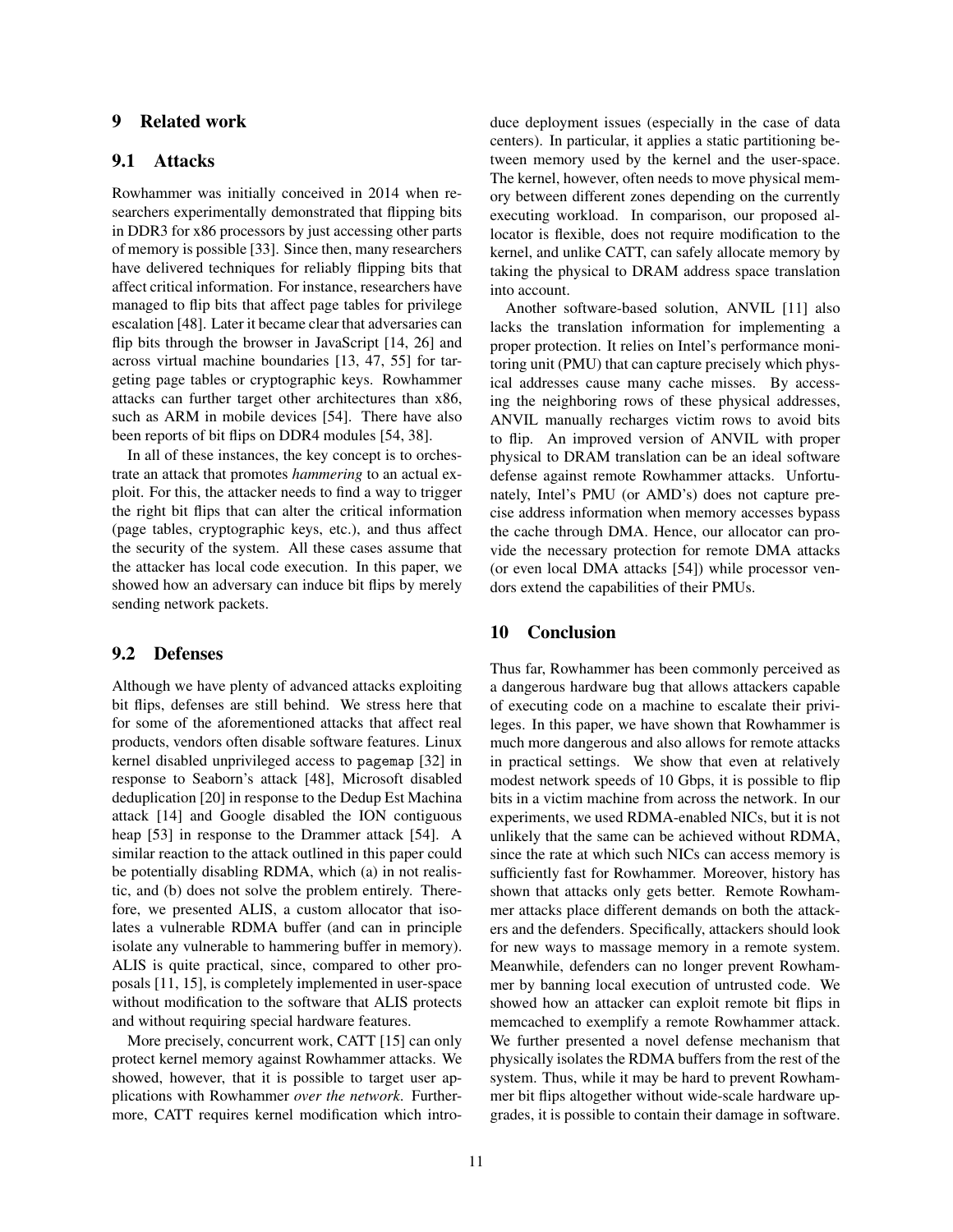# References

- [1] About H-series and compute-intensive A-series VMs for Windows. https://docs.microsoft.com/en-us/azure/ virtual-machines/windows/a8-a9-a10-a11-specs, Retrieved 27.11.2017.
- [2] Amazon EC2 Instance Types. https://aws.amazon.com/ ec2/instance-types, Retrieved 27.11.2017.
- [3] Compute Intensive Instances. https://docs.microsoft. com/en-us/azure/virtual-machines/windows/ sizes-hpc, Retrieved 27.11.2017.
- [4] Microsoft announces Windows 10 Pro for Workstations. https://blogs.windows.com/business/2017/08/10/ microsoft-announces-windows-10-pro-workstations/, Retrieved 27.11.2017.
- [5] Program for testing for the DRAM "rowhammer" problem. https://github.com/google/rowhammer-test, Retrieved 27.11.2017.
- [6] Properties of a Physical-to-DRAM Address Mapping. https:// www.vusec.net/download/?t=papers/dram-formal.pdf.
- [7] Technical Info: A Deep Dive Into ProfitBricks. https://www. profitbricks.com/technical-info Retrieved 27.11.2017.
- [8] MPI One-Sided Communication, 2014. https: //software.intel.com/en-us/blogs/2014/08/06/ one-sided-communication, Retrieved 27.11.2017.
- [9] ADVANCED MICRO DEVICES. *BIOS and Kernel Developers Guide (BKDG) for AMD Family 15h Models 60h-6Fh Processors*. May 2016.
- [10] ANDERSEN, S., AND ABELLA, V. Data execution prevention. changes to functionality in microsoft windows xp service pack 2, part 3: Memory protection technologies, 2004.
- [11] AWEKE, Z. B., YITBAREK, S. F., QIAO, R., DAS, R., HICKS, M., OREN, Y., AND AUSTIN, T. ANVIL: Software-Based Protection Against Next-Generation Rowhammer Attacks. ASP-LOS'16.
- [12] BELAY, A., PREKAS, G., KLIMOVIC, A., GROSSMAN, S., KOZYRAKIS, C., AND BUGNION, E. IX: A Protected Dataplane Operating System for High Throughput and Low Latency. OSDI'14.
- [13] BHATTACHARYA, S., AND MUKHOPADHYAY, D. Curious Case of Rowhammer: Flipping Secret Exponent Bits Using Timing Analysis. CHESS'16.
- [14] BOSMAN, E., RAZAVI, K., BOS, H., AND GIUFFRIDA, C. Dedup Est Machina: Memory Deduplication as an Advanced Exploitation Vector. SP'16.
- [15] BRASSER, F., DAVI, L., GENS, D., LIEBCHEN, C., AND SADEGHI, A.-R. CAn't Touch This: Software-only Mitigation against Rowhammer Attacks targeting Kernel Memory. SEC'17.
- [16] CAI, Y., GHOSE, S., LUO, Y., MAI, K., MUTLU, O., AND HARATSCH, E. F. Vulnerabilities in MLC NAND flash memory programming: experimental analysis, exploits, and mitigation techniques. HPCA'17.
- [17] CAI, Y., GHOSE, S., LUO, Y., MAI, K., MUTLU, O., AND HARATSCH, E. F. Vulnerabilities in MLC NAND Flash Memory Programming: Experimental Analysis, Exploits, and Mitigation Techniques. HPCA'17.
- [18] COCK, D., GE, Q., MURRAY, T., AND HEISER, G. The Last Mile: An Empirical Study of Timing Channels on seL4. CCS'14.
- [19] COSTA, P., BALLANI, H., RAZAVI, K., AND KASH, I. R2C2: A Network Stack for Rack-scale Computers. SIGCOMM'15.
- [20] CVE-2016-3272. Microsoft Security Bulletin MS16-092 - Important. https: // technet. microsoft. com/ en-us/ library/ security/ ms16-092. aspx (2016).
- [21] DRAGOJEVIĆ, A., NARAYANAN, D., HODSON, O., AND CAS-TRO, M. FaRM: Fast Remote Memory. NSDI'14.
- [22] DRAGOJEVIC´, A., NARAYANAN, D., NIGHTINGALE, E. B., RENZELMANN, M., SHAMIS, A., BADAM, A., AND CASTRO, M. No Compromises: Distributed Transactions with Consistency, Availability, and Performance. SOSP'15.
- [23] GEORGE, V., PIAZZA, T., AND JIANG, H. Technology insight: Intel<sup>(R)</sup> next generation microarchitecture codename ivy bridge. In *Intel Developer Forum* (2011).
- [24] GRAS, B., RAZAVI, K., BOSMAN, E., BOS, H., AND GIUF-FRIDA, C. ASLR on the Line: Practical Cache Attacks on the MMU. NDSS'17.
- [25] GRUSS, D., MAURICE, C., FOGH, A., LIPP, M., AND MAN-GARD, S. Prefetch Side-Channel Attacks: Bypassing SMAP and Kernel ASLR. CCS'16.
- [26] GRUSS, D., MAURICE, C., AND MANGARD, S. Rowhammer.js: A Remote Software-Induced Fault Attack in JavaScript. DIMVA'16.
- [27] INTEL, I. Intel-64 and ia-32 architectures software developer's manual. *Volume 3A: System Programming Guide, Part 1*, 64 (2013).
- [28] JEONG, E. Y., WOO, S., JAMSHED, M., JEONG, H., IHM, S., HAN, D., AND PARK, K. mTCP: A Highly Scalable User-level TCP Stack for Multicore Systems. NSDI'14.
- [29] JOSE, J., SUBRAMONI, H., LUO, M., ZHANG, M., HUANG, J., WASI-UR RAHMAN, M., ISLAM, N. S., OUYANG, X., WANG, H., SUR, S., AND PANDA, D. K. Memcached Design on High Performance RDMA Capable Interconnects. ICPP'11.
- [30] KALIA, A., KAMINSKY, M., AND ANDERSEN, D. G. FaSST: Fast, Scalable and Simple Distributed Transactions with Twosided (RDMA) Datagram RPCs. OSDI'16.
- [31] KALIA, A., KAMINSKY, M., AND ANDERSEN, D. G. Using RDMA Efficiently for Key-value Services. SIGCOMM'14.
- [32] KERNEL, L. https://www.kernel.org/doc/ Documentation/vm/pagemap.txt, Retrieved 27.11.2017.
- [33] KIM, Y., DALY, R., KIM, J., FALLIN, C., LEE, J. H., LEE, D., WILKERSON, C., LAI, K., AND MUTLU, O. Flipping Bits in Memory Without Accessing Them: An Experimental Study of DRAM Disturbance Errors. ISCA'14.
- [34] KOCHER, P., GENKIN, D., GRUSS, D., HAAS, W., HAMBURG, M., LIPP, M., MANGARD, S., PRESCHER, T., SCHWARZ, M., AND YAROM, Y. Spectre attacks: Exploiting speculative execution. *arXiv preprint arXiv:1801.01203* (2018).
- [35] KURMUS, A., IOANNOU, N., PAPANDREOU, N., AND PAR-NELL, T. From random block corruption to privilege escalation: A filesystem attack vector for rowhammer-like attacks. WOOT'17.
- [36] KUZNETSOV, V., SZEKERES, L., PAYER, M., CANDEA, G., SEKAR, R., AND SONG, D. Code-pointer Integrity. OSDI'14.
- [37] LANTEIGNE, M. A Tale of Two Hammers: A Brief Rowhammer Analysis of AMD vs. Intel. http://www.thirdio.com/ rowhammera1.pdf, May 2016.
- [38] LANTEIGNE, M. How Rowhammer Could Be Used to Exploit Weaknesses in Computer Hardware. http://www.thirdio. com/rowhammer.pdf, March 2016.
- [39] LIPP, M., SCHWARZ, M., GRUSS, D., PRESCHER, T., HAAS, W., MANGARD, S., KOCHER, P., GENKIN, D., YAROM, Y., AND HAMBURG, M. Meltdown. *arXiv preprint arXiv:1801.01207* (2018).